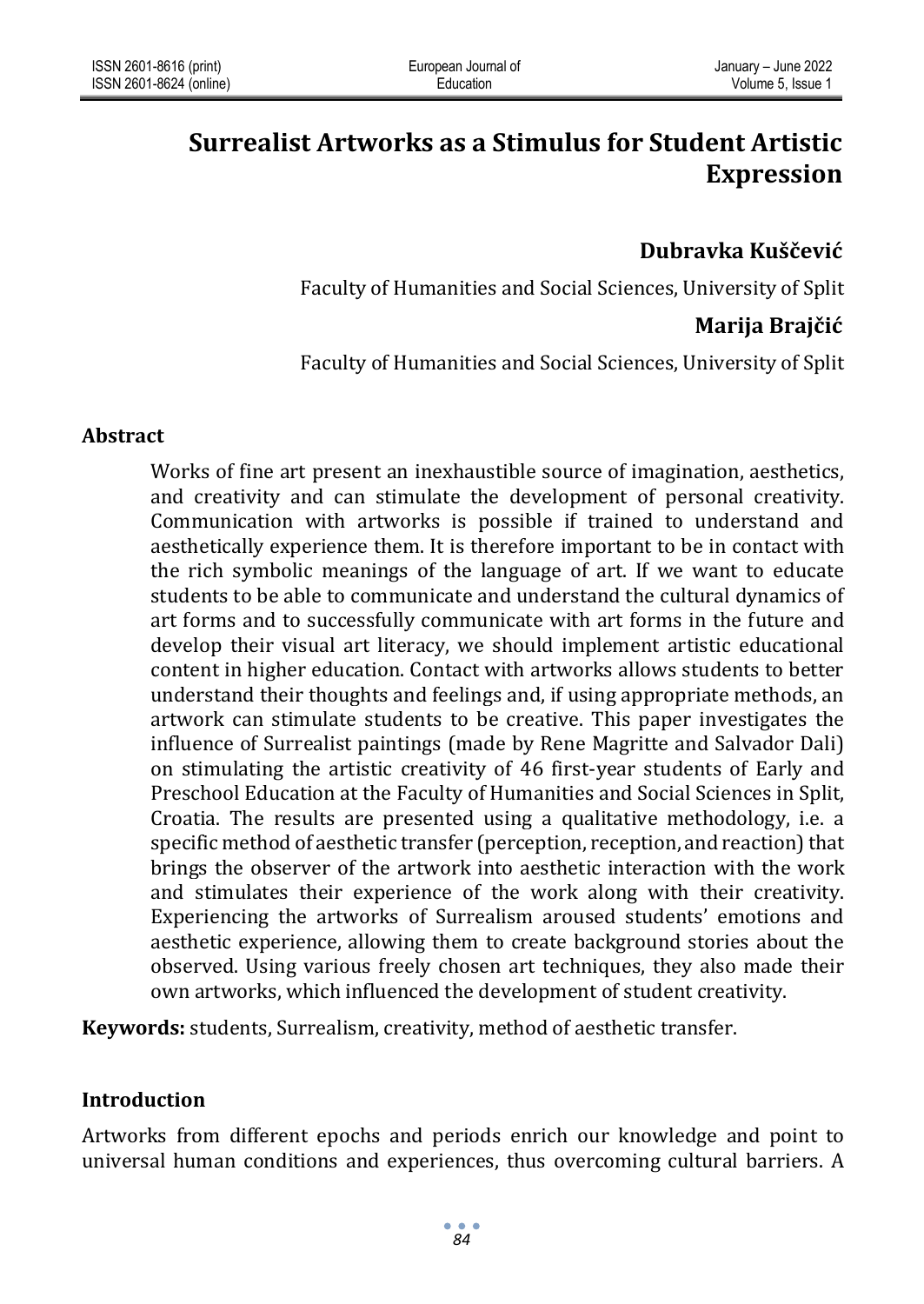| ISSN 2601-8616 (print)  | European Journal of | January – June 2022 |
|-------------------------|---------------------|---------------------|
| ISSN 2601-8624 (online) | Education           | Volume 5. Issue 1   |

quality artwork contains complex layers of meaning, symbols, and metaphors. It is open to various interpretations and moral and emotional reactions of the observer. Fine art with its many contents and meanings helps people to see the world and to introspectively look at themselves and their mental states, thus creating a dialogue and synergy between the creator and the observer. This is how the world of visual art continues to live in the future. Although an artwork was created in the past, the observer in the present experiences, interprets, and evaluates the observed contents and is inspired by the richness of the observed visual forms. Teaching fine arts is mainly concerned with the acquisition and development of productive abilities, focusing less on art appreciation abilities (Duh, et al 2012), yet appreciation abilities are important for the experience, understanding, and evaluation of an artwork. To experience an artwork adequately, it is necessary to find methods of presenting artistic content that will encourage observers to communicate and evaluate the art form. The method of aesthetic transfer is one of the methods enabling communication with the artistic contents from different time epochs and periods. Art appreciation implies the interconnectedness of the processes of perception and reception, which makes the basis of the method of aesthetic transfer. According to one well-known art historian, being exposed to artworks that present different circumstances, often inconsistent with the observer's standards, requires flexibility on the part of the observer. The adaptability of perception is one of the most precious fruits of aesthetic perception. The observer is encouraged to experience aesthetic levels at which they usually do not think (Arnhajm, 2008). The stimulus for thinking in the context of observing an artwork in Art classes is what gives educational value to the approach to the artwork. Previous scientific research: Brajčić & Kuščević (2012), Brajčić & Jujnović (2016), Brajčić & Perić (2019), Kuščević et al (2019), Brajčić et al (2020), Tomljenović & Bratović (2020), Brajčić & Sunko (2020), Sunko & Brajčić (2021) included the method of aesthetic transfer, which proved to be successful in working with school students and children of different ages. This paper describes the results of research stimulated by the method of aesthetic transfer in the approach to artworks of Surrealism in working with university students.

#### **Surrealism as a stimulus for artistic expression**

Surrealism as an art movement emerges in the  $20<sup>th</sup>$  century art in Paris, France, and represents a vast field of activity in the art of the century, affecting not only fine arts but also film, photography, and literature. The poet and writer Andre Breton, the most important theorist and the major spokesman of the movement, published *The Surrealist Manifesto* in 1924, in which he pointed out that Surrealism implies actual functioning of thought, that is, psychic automatism in its pure state intended for verbal or written expression. He believes that thought should be dictated in the absence of any control exercised by reason, exempt from any [aesthetic](https://www.moma.org/learn/moma_learning/glossary/#aesthetic) or moral concern (Lucie-Smith, 2003). Initially, Surrealism was not intended to be realized in the field of fine arts, but in verbal and written expression; nonetheless the ideas of Surrealism very quickly captured fine arts leaving a significant trace there. Ignoring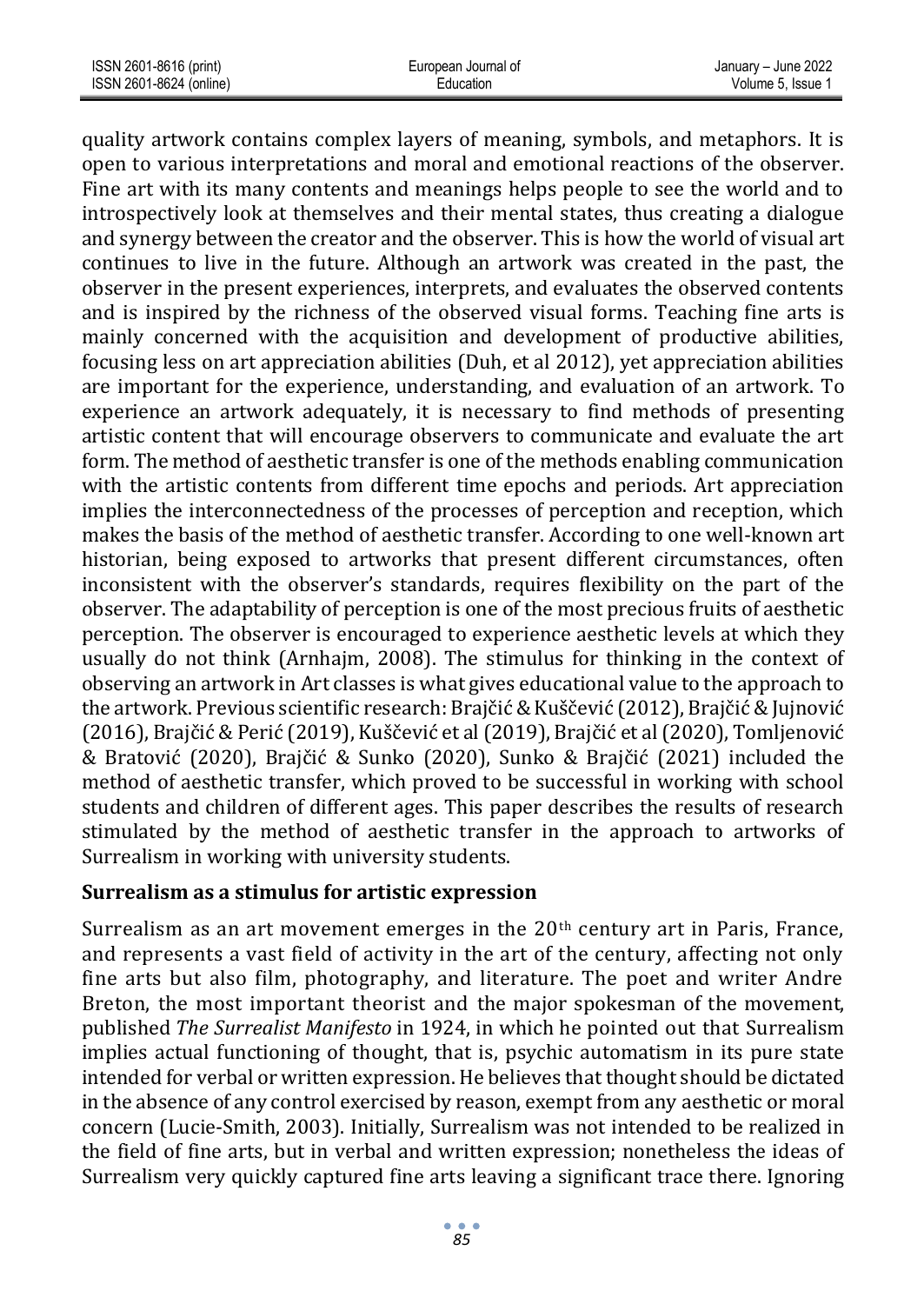| ISSN 2601-8616 (print)  | European Journal of | January - June 2022 |
|-------------------------|---------------------|---------------------|
| ISSN 2601-8624 (online) | Education           | Volume 5. Issue 1   |

many aesthetic, moral, and life principles, the Surrealists found their inspiration in the complex cultural tendencies and currents of their time.

The Surrealist movement grew from the Dadaist movement founded in Switzerland (from 1916 to 1918) by artists of various profiles, poets, painters, and sculptors meeting in the Zurich Cabaret Voltaire. The Dadaists were "disappointed with all that European culture had created up to that time and which was devalued by the war violence with its massacres and utter insanity, so they decided to rise up against all values, even against the programs of previous movements that proved powerless despite all their rationalism" (Semenzato, 1991: 586). In the aftermath of the First World War, some Dadaists, including a particularly significant poet Tristan Tzara, moved from Zurich to Paris. Coming to Paris, these artists directly encouraged the creation of *The Surrealist Manifesto*. Surrealism inherited from Dadaism the defiance of reason and logic, while the rejection of thinking and the acceptance of the subconscious led the Surrealists to accept new ideas that were present in the culture of their time. Surrealists were inspired by the ideas, thoughts, and works of Sigmund Freud and his revolutionary explorations of the nature of the human soul, the role of dreams, and the power of the irrational in shaping personality. Once repressed and now liberated subconscious, unencumbered by the constraints of reason and logic, becomes the creative impulse of Surrealist painters. For them, the painting becomes a document of the state of consciousness. A peculiar feature of Surrealism is the symbolic fascination with the occult. Unexplored areas of the human spirit, neurotic nightmares, fantasies, hallucinations, visions, allegorical, unusual, fantastic situations become sources of inspiration for Surrealist painters. Ivančević (2001) states that Surrealists sought to explore the unknown areas of the human spirit and that is why their paintings seem to be a description of the dreams of strange visions. Surrealists rejected and ridiculed reality and logic, seeking to connect objects into completely unusual and unexpected relationships. According to Ivančević, Surrealists are interested in the subconscious, unexpressed states of the human spirit, contradictions, dreams, hallucinations, and fantasies. Thus, fantasy, irrationality, and imagination prevail in their paintings.

Novelties in Surrealist art experiments include frottage and a method of artistic expression called *Le Cadavres exquis*, seen in Surrealist drawings based on an old children's game in which several collaborators finish a text or a drawing without knowing what preceded their part. Results of such artistic activities are unusually distorted drawings.

"Surrealism insists on the passive role of 'the author' in the mechanism of poetic inspiration. Surrealism exposes as counter-inspiring any active control through reason, morality, or aesthetic evaluation. The author can witness the origin of the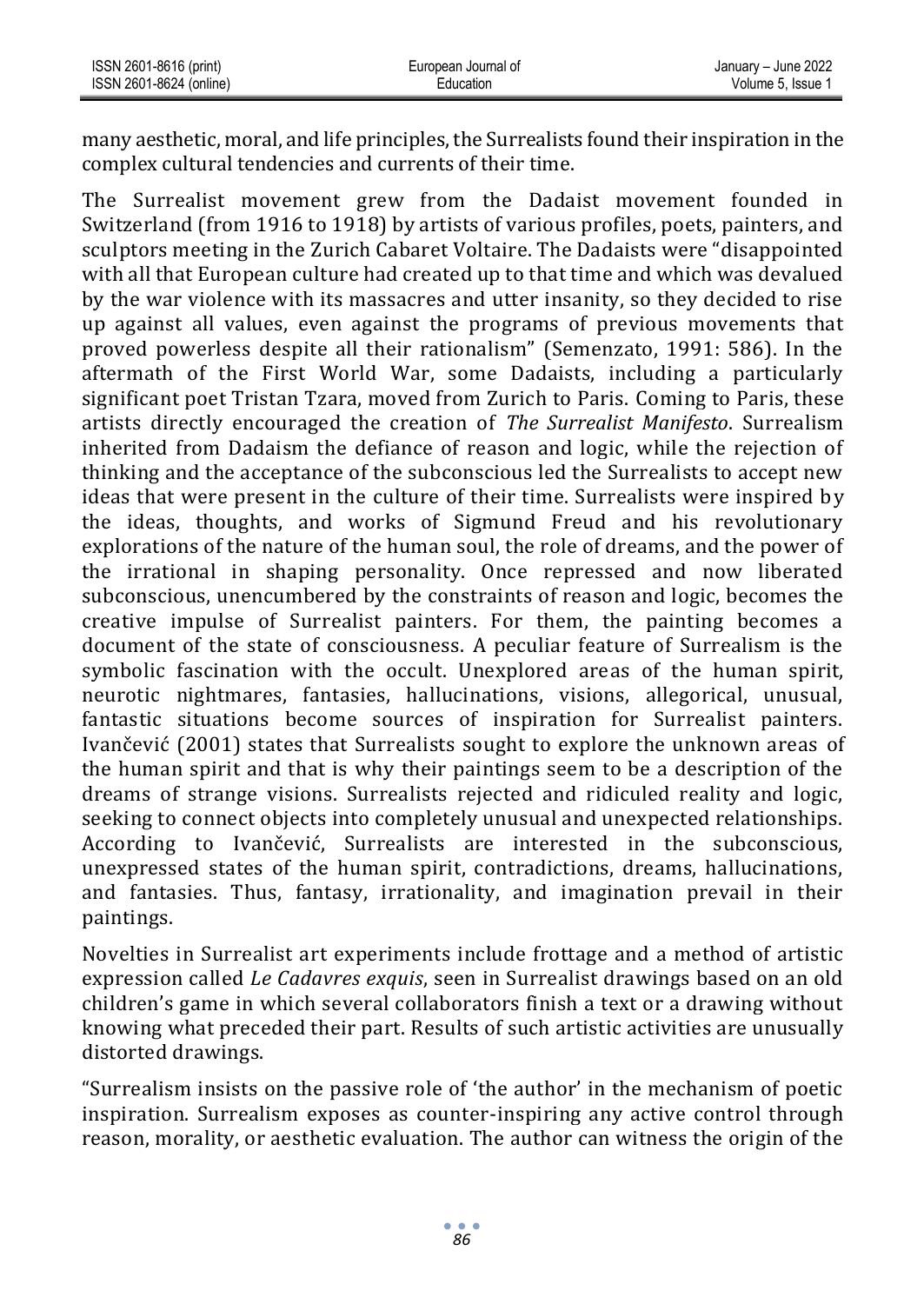work only like a spectator – indifferently or passionately" (Mirenić-Bačić; Ratković, 2001: 42).

Picasso, Arp, Klee, Ernst, Miro, and De Chirico took part in the first joint Surrealist exhibition in Paris in 1925. For some of these painters, Surrealism was only a passing phase and a useful experience, while others found the fulfillment of their artistic aspirations in the movement. The most famous representatives of Surrealism in fine arts are Max Ernst, Rene Magritte, Joan Miro, and Salvador Dali.

Rene Magritte (1898 ‒ 1967) studied at the Brussels Academy. He was first influenced by Cubists and Futurists, while around 1925, the influences of Surrealism can be felt in his works. Magritte uses the motif of dream and subconscious to create impressive compositions of unusual and strange confrontations of famous objects or events. By placing familiar objects in unusual circumstances, or rather, creating his compositions from incoherent and unrelated elements, Magritte creates fantastic Surrealist art with strong poetics.

After graduating from the Fine Arts Academy in Madrid, Salvador Dali (1904 ‒ 1989) traveled and created in Spain, France, and the United States. He is a representative of veristic Surrealism, a style in the  $20<sup>th</sup>$  century painting characterized by photographic accuracy in visual representations. In his works, the characters of people, animals, and things are presented grotesquely, hallucinatorily, and disproportionately. The painter in an absurd way uses associative reactions to depict states of dream, trance, neurotic outbursts, hysteria, subconscious complexes, and fear. Within the framework of his Surrealist work, Dali also engaged with film art.

### **Method of aesthetic transfer**

Teaching methods represent quality communication in teaching and learning and are therefore essential in transferring and acquiring knowledge and skills with the aim of developing personal competencies and potentials (Duh & Zupančić, 2011). The method of aesthetic transfer is applied in acquainting the observer with an artwork, whereby it transmits not only knowledge but also aesthetic components in communication with observers. The personal impression is highlighted in the interaction, and it depends on different personalities of the observers. This is a qualitative method that assumes observation or analytical inspection along with the collection of data on the observed phenomena. This method of research takes place in three phases: 1. *perception*: perception of artworks with all senses, 2. *reception*: putting images into words, 3. *reaction*: activity, productive reaction to the artwork (Duh & Zupančič, 2011: 69). The first two phases are aimed at stimulating aesthetic experience, which encourages the cognitive component of aesthetic transfer, while reception occurs as a creative process of receiving and processing information, i.e. as a productive and creative response to the observed work, which makes cognitive and psychomotor components of aesthetic transfer.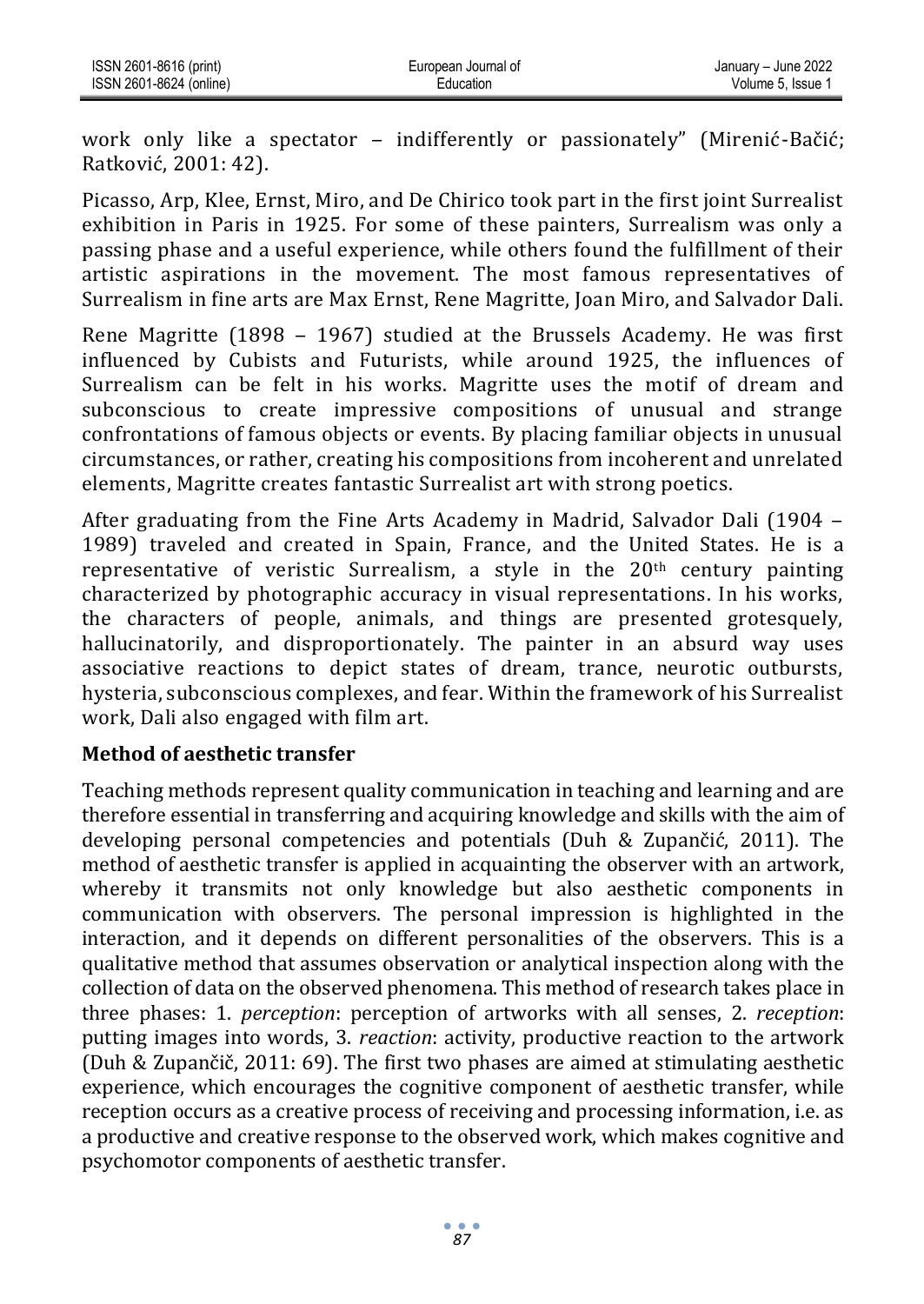## **Research methodology**

## **Research aim and questions**

The aim of the research was to determine the influence of the works of Surrealism (Magritte, Dali) on student motivation and creativity. In accordance with the defined aim, the following research questions were formulated:

Does the painting *The Son of Man* by Rene Magritte influence student motivation?

Does the painting *The Burning Giraffe* by Salvador Dali influence student motivation?

Does the painting *The Son of Man* by Rene Magritte influence student artistic creativity?

Does the painting *The Burning Giraffe* by Salvador Dali influence student artistic creativity?

### **Research sample**

A total of 46 first-year students of Early and Preschool Education at the Faculty of Humanities and Social Sciences, University of Split, Croatia participated in the research. All students were females and gladly participated in this research, which took place during regular classes at the Faculty.

## **Method of data collection and processing and the research procedure**

The data were collected using the method of aesthetic transfer and using a free interview. The interview was based on Hickman's questions related to the encounter with an artwork to encourage various answers and creativity of the observer's experience: What feelings does this work evoke in you? What does this work remind you of? After having learnt about the artist and the circumstances in which the work was created, what feelings does this work arouse in you now? What does this artwork mean to you? How does this artwork relate to issues that concern you as well? (Hickman, 1994). Students noted down and handed in their impressions in the reception phase. In the phase of data processing, we analyzed students' artworks according to the criterion of creativity accompanied with the observation of the research authors, and we performed a comparative analysis of students' creativity with regard to their works. In the results analysis section, we will present three works of fine art and three literary works that represent three categories of student works as illustrative examples: 1. highly creative student works, 2. artworks with pronounced elements of creativity, and 3. less creative artworks.

The creativity of artworks was assessed according to these six criteria: a) pronounced possibility of redefinition and recomposition, b) rich use of color and shape, c) unusual and imaginative presentation of motifs, d) rich art vocabulary, e) well used mixed media art technique, f) fluency in ideas during realization, d) associativity. According to the above criteria, student artworks were evaluated by the research authors.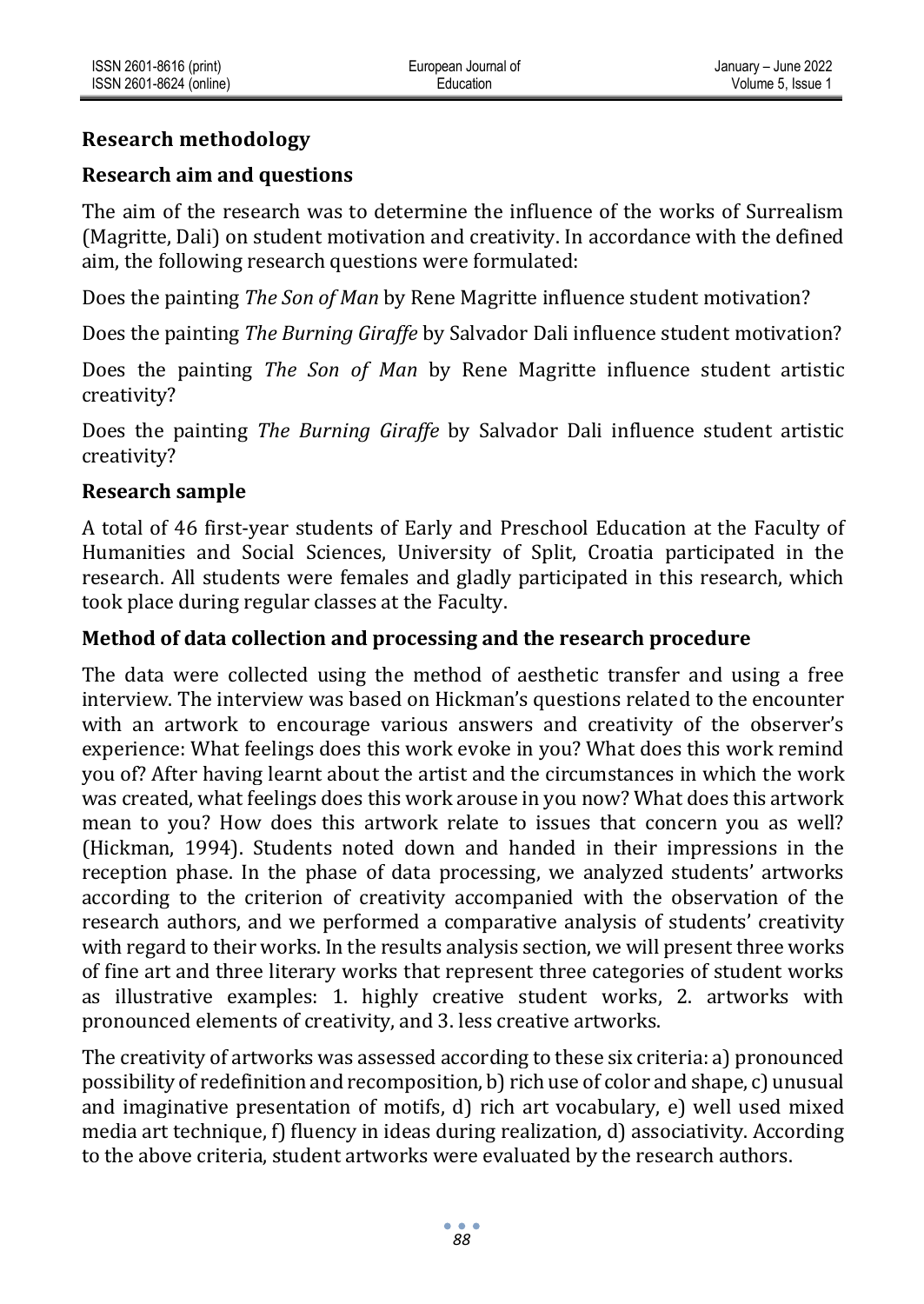| ISSN 2601-8616 (print)  | European Journal of | January - June 2022 |
|-------------------------|---------------------|---------------------|
| ISSN 2601-8624 (online) | Education           | Volume 5. Issue 1   |

The research was conducted from December 2021 to January 2022. A total of 8 hours of exercises were dedicated to creating works, i.e. four hours dedicated to each analyzed artwork. The research was based on a qualitative art and research method of aesthetic transfer, i.e. observation, description, and interpretation of situations that took place during all three phases of aesthetic transfer. Perception – students observed the artwork, reception  $-$  internal reaction to the artwork (expressed in words), and reaction ‒ creation. Prior to the research, material, technical, and spatial conditions were prepared so that students could create their own artworks, and before the beginning of their work, appropriate art tools and materials were prepared. Students had the freedom to choose art techniques and materials.

#### **Research discussion and results**

Due to the scope of this research, we will present only two studies on student artworks in the results section. In each study, we will present exemplary works of students from the already described categories.

#### *Study 1*

On a big screen in the classroom, students were shown the painting *The Son of Man* by Rene Magritte. The students watched the presented painting in silence and with great concentration.



*Figure 1[. Rene Magritte,](https://www.wikiart.org/en/rene-magritte) The Son of Man, 1964*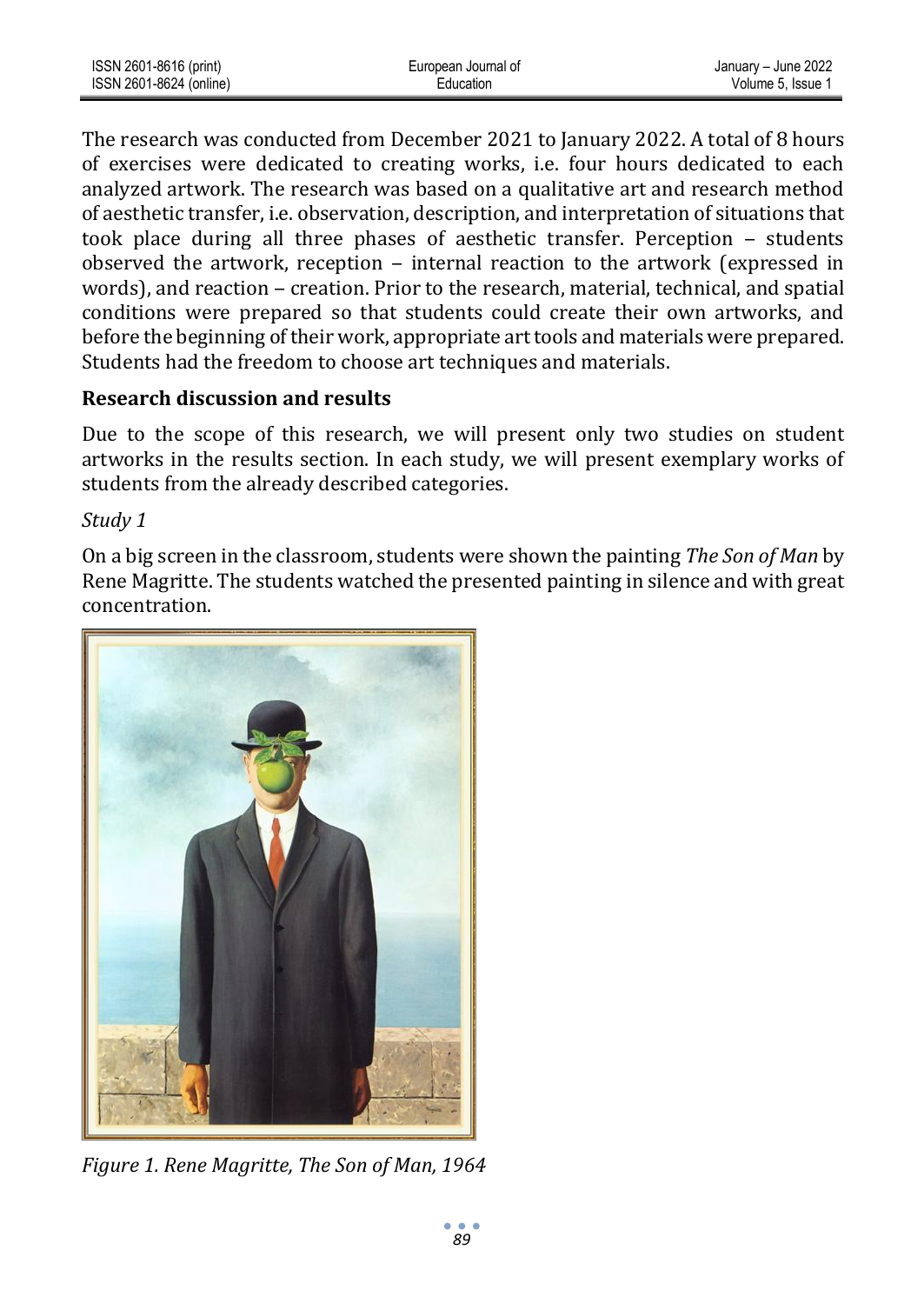1. Highly creative student work (Figure 2, Figure 3)

*Perception phase* – The student M. T. watched the painting in silence for ten minutes. The observation was followed by the reception phase, during which the student thought and expressed herself in words.

*Reception phase* ‒ "The work by Rene Magritte entitled *The Son of Man* prompted me to think about the connection between knowledge and sin, to think about man and freedom, and set an example of an interesting composition that sparked an idea of creating my artwork 'Slobod i Sloboda' ('Mr. and Mrs. Freedom')."

*Reaction phase* – The student was strongly motivated for literary expression and wrote a poem entitled "Slobod i Sloboda":

## **Slobod i Sloboda (Mr. and Mrs. Freedom)**

Mr. Freedom started to bow to Mrs. Freedom, when she made him stand up and said

Mr. Freedom, do not kneel before me, for you are equal to me.

Do not stand before me like before an icon, but take me to be your wife,

Your mistress and a friend and a part of your being.

Let's dance the divine dance together.

Along with the poem, the student successfully expressed herself in prose as well. She described her artwork in an essay in the following way. "Considering freedom and love as phenomena inherent to the human being, in my artwork I thought about the manifestation of freedom in a love relationship. In every love relationship, we ask ourselves how to determine freedom in the relationship between two people, is freedom defined by lovers, or does the freedom define the lovers? We can go with questions in all directions, that is exactly the goal of the work 'Slobod i Sloboda'. Becoming aware of freedom in a relationship, it is important to look at its roots, to know the beginning, thus a depiction of Adam and Eve, the first people who tasted the fruit from the tree of the knowledge of good and evil, who became aware of and tested their freedom. It is clear to us that this freedom entails a great sacrifice, but it becomes what God planned for man, to become faithful to his image, created in the image of God, to become the one who actively participates in his freedom and moves towards his liberation.

Along with the beginning, becoming aware of the creation is also important to us, God creates the world and the man, he shapes him and gives him a purpose. Man becomes an earthly creator, creates and builds, shapes and intends something, both to himself and to help others, for the purpose of liberation. He builds with his companion, with her, he shares his destiny and the results of his work, and together they nurture the fruits of their love. In the center of my work, there is an eye covered with a sphere with a slit in the middle. This part of the composition points out the importance of opening the view to the wider picture of reality, the importance of entering the core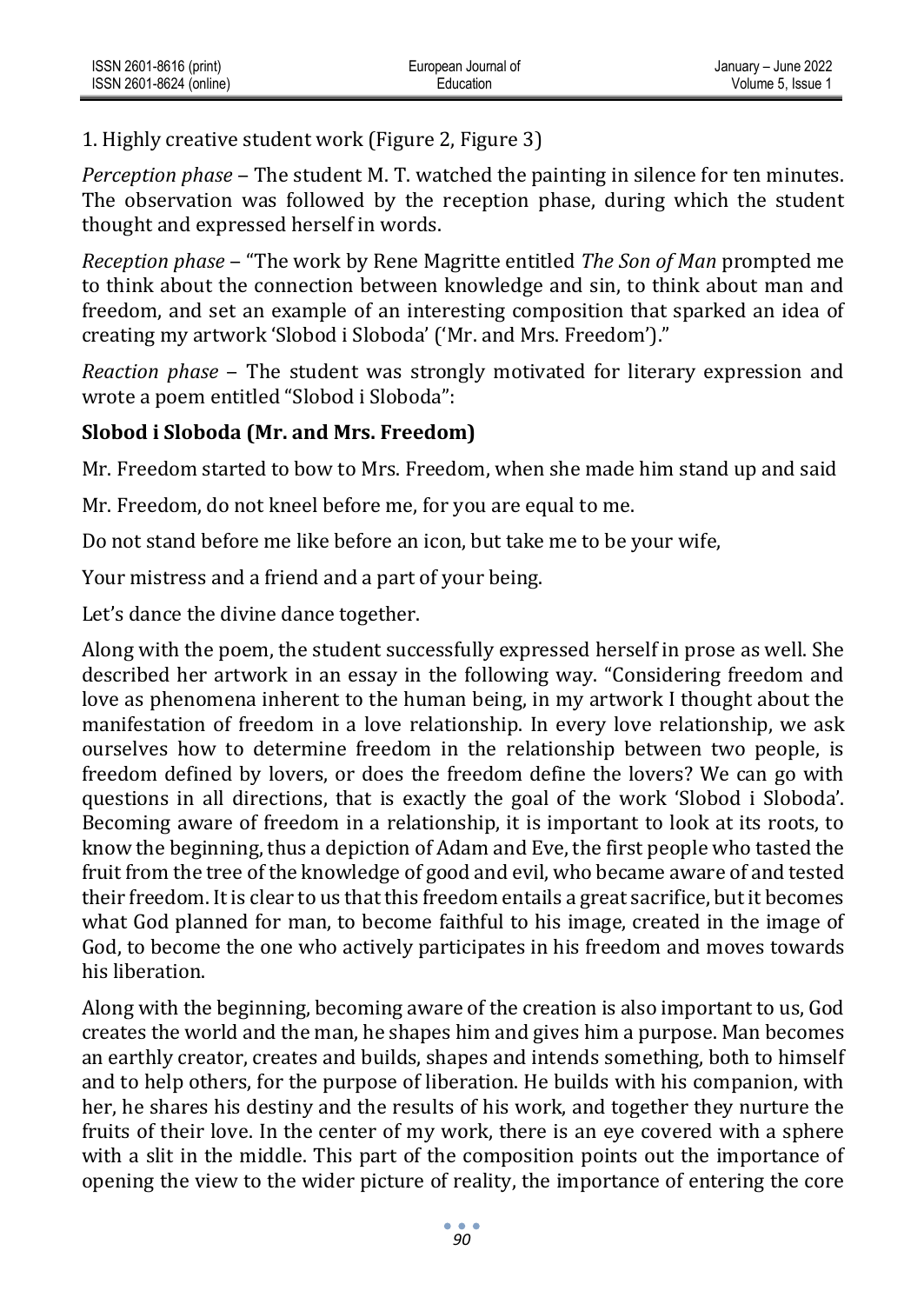| ISSN 2601-8616 (print)  | European Journal of | January – June 2022 |
|-------------------------|---------------------|---------------------|
| ISSN 2601-8624 (online) | Education           | Volume 5. Issue 1   |

and remembering the beginning. Below, we can see the photograph 'Love Story', which shows two great lovers who were connected by art. They are painter Salvador Dali and his wife Gala.

Dali considered Gala his greatest muse and often dedicated his works to her, while she took care of many other parts of their lives, including tailoring his interesting suits. They often emphasized the free character of their relationship. The freedom they enjoyed together and built together. In the photo, they hold Dali's work 'love story' as a sign of the importance of their love in the work of this artist. The black background with gold leaves represents the negative aspects and difficulties in relationships intertwined with golden moments of comfort, pleasure, fulfillment, and growth. In this work, I wanted observers to reflect on the character of freedom in a love relationship."



*Figure 2. "Slobod i sloboda" Figure 3. "Slobod i sloboda"*

*Student M. T. Student M. T.*

The student M. T. was inspired by Rene Magritte's work and made interesting and highly creative artworks, which she called "Slobod i Sloboda". Although the task was to create one artwork, the student created two of them on her own initiative. She chose the techniques of collage and acrylic.

2. Artwork with pronounced elements of creativity (Figure 4)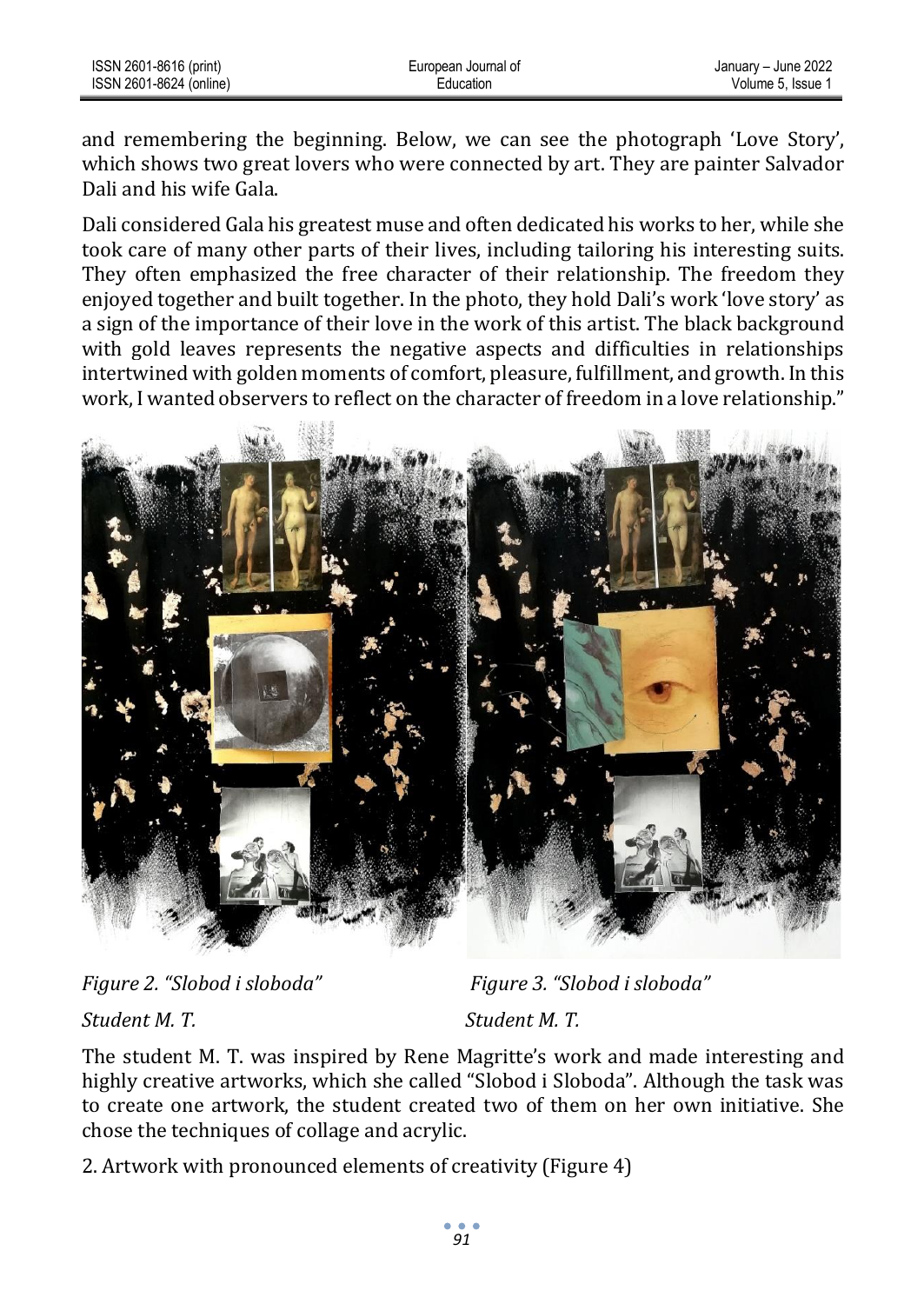| ISSN 2601-8616 (print)  | European Journal of | January - June 2022 |
|-------------------------|---------------------|---------------------|
| ISSN 2601-8624 (online) | Education           | Volume 5. Issue 1   |

*Perception phase* – The student K. K. observed the painting carefully for 10 minutes.

*Reaction phase* ‒ "This work evokes in me the feelings of discomfort and mystery because human gaze reveals the depth of a person's soul and character, because the moment we do not see a person's gaze we cannot see their intentions. This work reminds me of the phrase: 'The eyes are the mirror of the soul'. Because, as I have already mentioned, the gaze and the eyes reveal much about the person and their intentions, whether bad or good. The gaze creates a kind of intimacy and connection between the speaker and the listener and, although in some situations excessive gaze can create discomfort in us, making us feel as if the listener perceives and analyzes us, when the person is not looking at us, this can create even greater discomfort because this can mean complete disinterest and we feel we talk 'in vain'. Gaze reveals a lot about human character, and what the person expects or wants from us. There is also a metaphor 'to smile with your eyes', which means a lot to us today because of the pandemic we are going through and because of which we have to wear protective masks. In these situations when we are having a conversation, we cannot see if that person is smiling, we can only hear it or see it when the person is 'smiling with their eyes'."



*Figure 4. BIND(ing) student K. K.*

*Reaction phase* ‒ The student K. K. entitled her artwork, inspired by Magritte's painting, "BIND(ing)". She used a mixed media technique (watercolor, collage). She says: "Magritte's painting inspired me to create my work, because during the analysis I saw an apple covering the face, and realized that we can't see exactly what is needed to understand an important issue in today's world, i.e. 'Is a person good or evil?'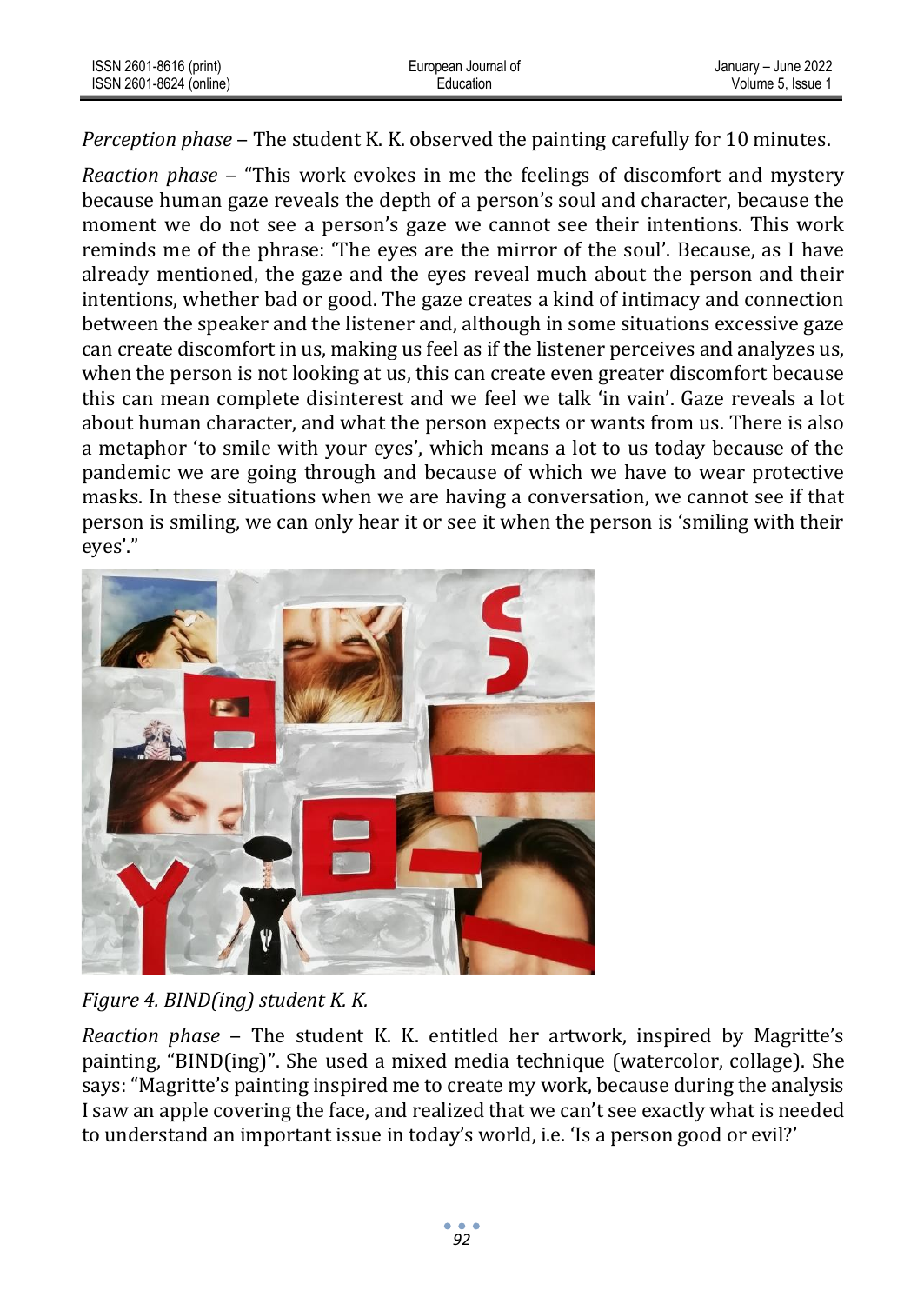The gaze also reveals whether the person is interested in conversation, in getting to know each other, or something completely different."

3. Less creative student artworks (Figure 5)

*Perception phase ‒* The student K. B. observed the painting carefully.

*Reaction phase ‒* "This work is seemingly simple and clear. But when observing it longer, it evokes in me a sense of mysticism and complexity."



*Figure 5. Student K. B.*

"The white shirt and suit remind me of formality and seriousness, while the four-leaf apple partially covers the eye and leaves an impression of playfulness. In addition, I later noticed that the elbow is turned in the 'wrong' direction. This observation clearly confirms the fact that only by looking closely can we know the details. Looking at the artwork, I think that there is no one right answer, or universal truth, because something seemingly simple, like this work, contains multiple hidden messages."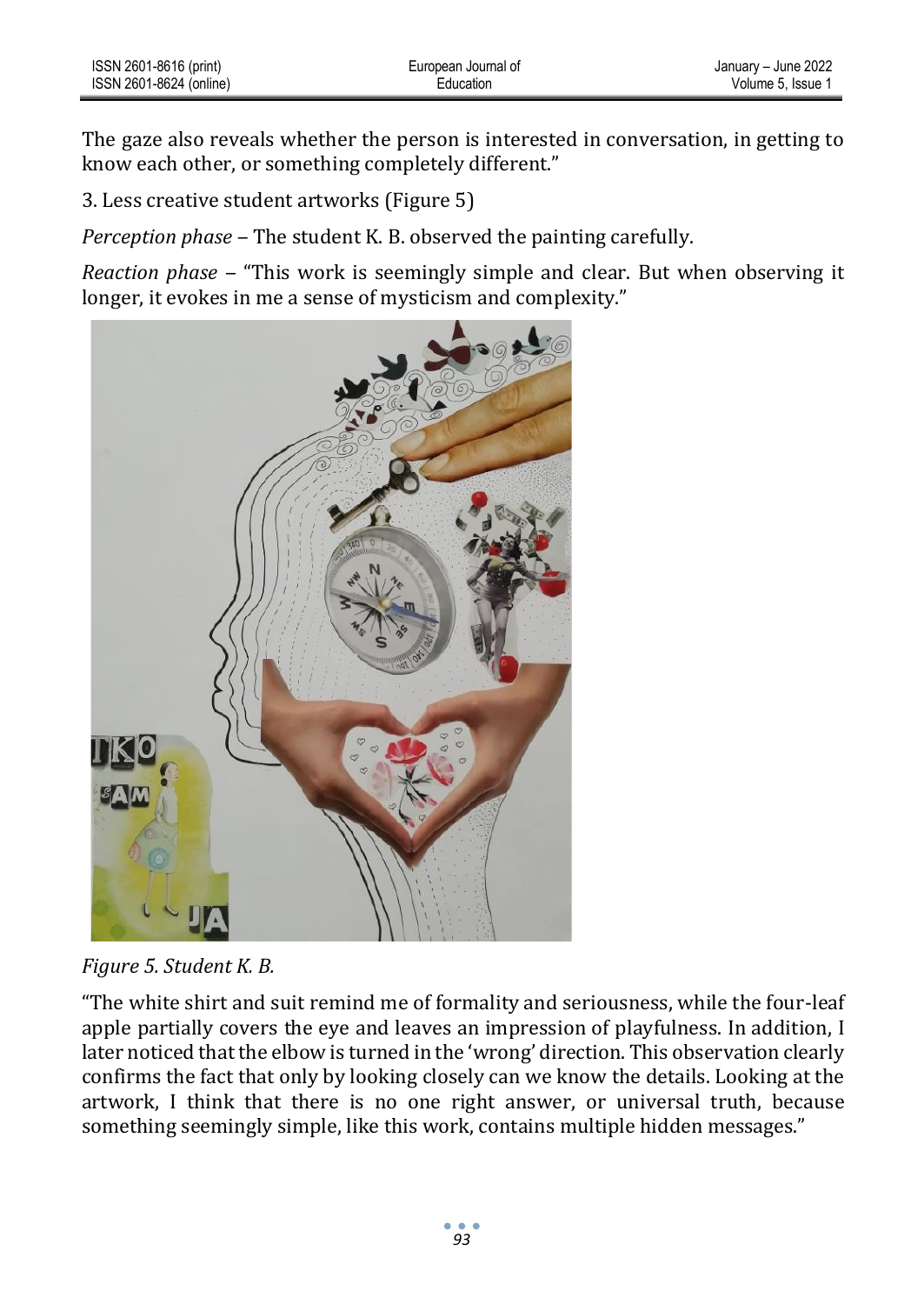| ISSN 2601-8616 (print)  | European Journal of | January - June 2022 |
|-------------------------|---------------------|---------------------|
| ISSN 2601-8624 (online) | Education           | Volume 5. Issue 1   |

*Reception phase ‒* The student called the artwork "Revelation" and verbalized the experience of making her own work inspired by Magritte's painting in the following literary description: "With my work I wanted to get to the core of the human mind and what is in it and motivate the observer to think about their own thoughts that motivate them and because of which they love life. The key would mean we can lock our thoughts at any time and live on 'autopilot', unaware of ourselves." The student did not give a name to her painting.

We analyzed all student works by comparing them according to the categories.

| Artwork category                                   |    | $\frac{0}{0}$ |
|----------------------------------------------------|----|---------------|
|                                                    |    |               |
| 1.1. highly creative artworks                      | 17 | 36.96         |
| 2.3.                                               |    |               |
| 3.                                                 |    |               |
|                                                    |    |               |
|                                                    |    |               |
| 4. artworks with pronounced elements of creativity | 19 | 41.30         |
|                                                    |    |               |
| 5. less creative artworks                          | 10 | 21.74         |
|                                                    |    |               |

Table 1. Student artistic creativity in Study 1

From the observed results we can notice that students reacted positively to the method of aesthetic transfer, whereby 36.96% of students made highly creative artworks, 41.30% of students created works in which elements of creativity were pronounced, and 21.74% of students made less creative works. During the creation phase in this study, the authors noticed the students were highly motivated in expressing themselves. We can even point out that some of the students almost enthusiastically approached the creation. The students often recomposed and redefined their work, changed their original ideas, exchanged ideas and experiences with each other, and participated very actively and independently in the creation of their works. They also observed and commented on the works of their colleagues with great curiosity. The verbal and written reactions of the students to the observed painting indicate the strong experience of the observed content that stimulated the students to express themselves in fine art and literature. We can conclude that Rene Magritte's *The Son of Man*, presented by the method of aesthetic transfer, encouraged students to creatively express their thoughts and ideas. These results coincide with the results obtained in previous studies conducted by the authors (Brajčić & Kuščević, 2012; Brajčić & Jujnović, 2016).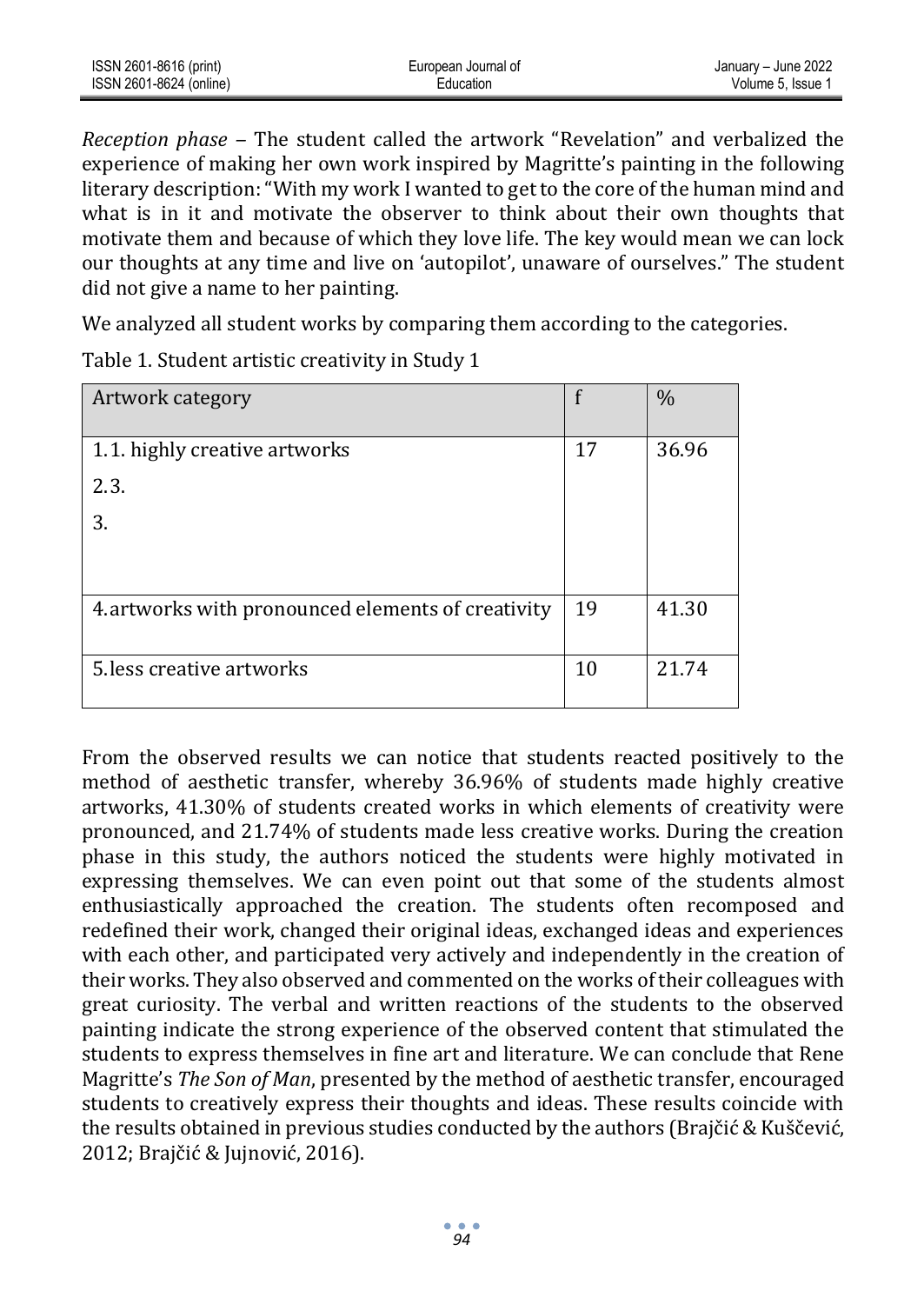## *Study 2*

On a big screen in the classroom, students were shown Salvador Dali's painting *The Burning Giraffe*.



*Figure 6[. Salvador Dali,](https://www.wikiart.org/en/salvador-dali) The Burning Giraffe, 1937*

Highly creative artwork (Figure 7)

*Perception phase* – The student M. S. observed the painting carefully for 10 minutes.

*Reception phase* ‒ "This artwork arouses in me the feelings of restlessness, fear, interest, and wonder. The feelings of restlessness and fear are mostly caused by the depiction of a giraffe in flames and two terrible female figures, but also cold, dull colors. The work is mystical and full of symbolic meanings, and therefore arouses a sense of interest and wonder (mostly because of the drawers). It reminds me of an apocalypse or a dream. The apocalypse because the painting shows catastrophic scenes that create panic, nervousness, and fear. The dream because the scenes are very unusual, insane, irrational, and imaginative. This work for me represents doom, death. Each drawer symbolizes an open, unfinished chapter in life that haunts and eats the female figure. Her pain and helplessness are shown not only in the drawers but also in the bloody hands and head, and knives stabbed in her back. There are also unusual and imaginative real-life motifs like a burning giraffe. It looks like a symbol of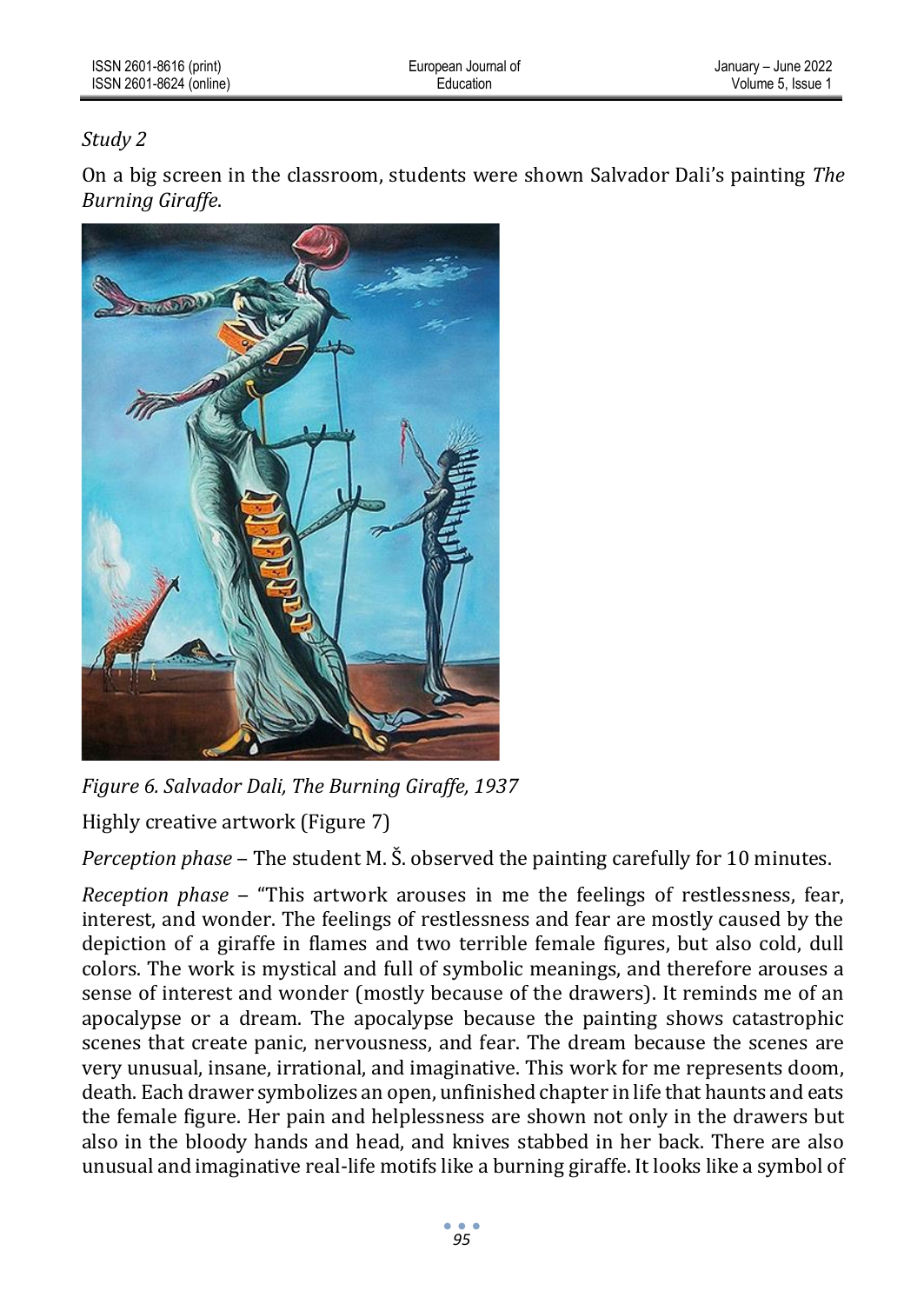suffering and pain. Each of us has some problems and doubts from the past that torment and follow us."

*Reaction phase* ‒ "The inspiration for this work was Salvador Dali's painting *The Burning Giraffe* which conveys to the observer various intense feelings and the symbolism behind the work. Thus, Dali's work makes us think about important life issues, conveys his feelings, and sends a certain message. My work was created with the aim of conveying a certain meaning and pointing out the importance of the relationship between human and nature. A woman's head would represent the human race, and a branch would represent the nature."



*Figure 7. Fusion, student M. Š.*

"The point is that without the nature, the survival of the human race would be questionable. We must care more about nature and environmental protection because the nature is an integral and important part of our lives."

2. Artwork with pronounced elements of creativity (Figure 8)

*Perception phase* – The student P. M. observed the painting carefully for 10 minutes.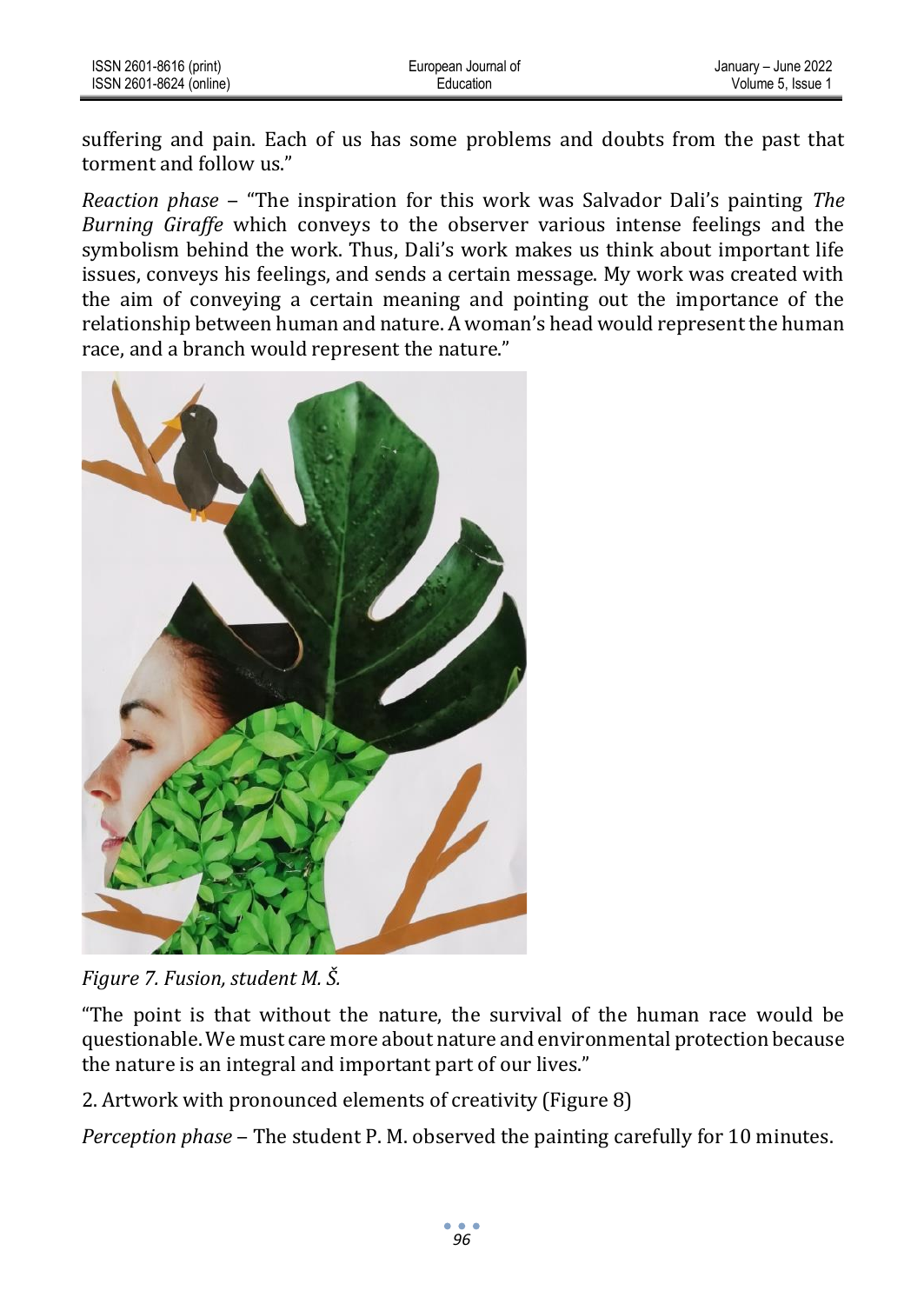| ISSN 2601-8616 (print)  | European Journal of | January - June 2022 |
|-------------------------|---------------------|---------------------|
| ISSN 2601-8624 (online) | Education           | Volume 5. Issue     |

*Reception phase* ‒ "The painting evoked undefined sad feelings in me, perhaps because of the colors, suggesting suffering. Struggle is definitely the word that I think best describes this painting made by the great artist Dali. Every time I look at it, I see some new detail that changes my whole view of the painting. When I summarize everything, I think that for me this work represents both mental and psychical struggle. I would say that physical struggle is symbolized by two abstract figures. Their blood, flesh, and bones depict the struggle in the cruelest way. In the background, there is a small burning giraffe. This for me presents a mental struggle, the feelings, and mental suffering experienced by the dominant figures in the painting. Now that I have become aware of my feelings, I am sure that this painting has aroused in me negative feelings that I can associate with violence and lack of tolerance, which I do not support by any means."

*Reaction phase* ‒ "The title of my work will be 'W&P (Water and Peace)' where I will try to show a figure from another world that has found water and is no longer burning. The red color inspired by Dali's painting represents pain and sacrifice. That color is on the hands of my figure, all over her body, and around her. The figure finds a source of water (peace) which in my painting is represented by black details such as the stone spring, blue colors of the drops of water, and blue details in the right corner which are in contrast with the upper left corner of this work and symbolize peace and positive emotions."



Figure 8. *W&P (Water and Peace), student P. M.*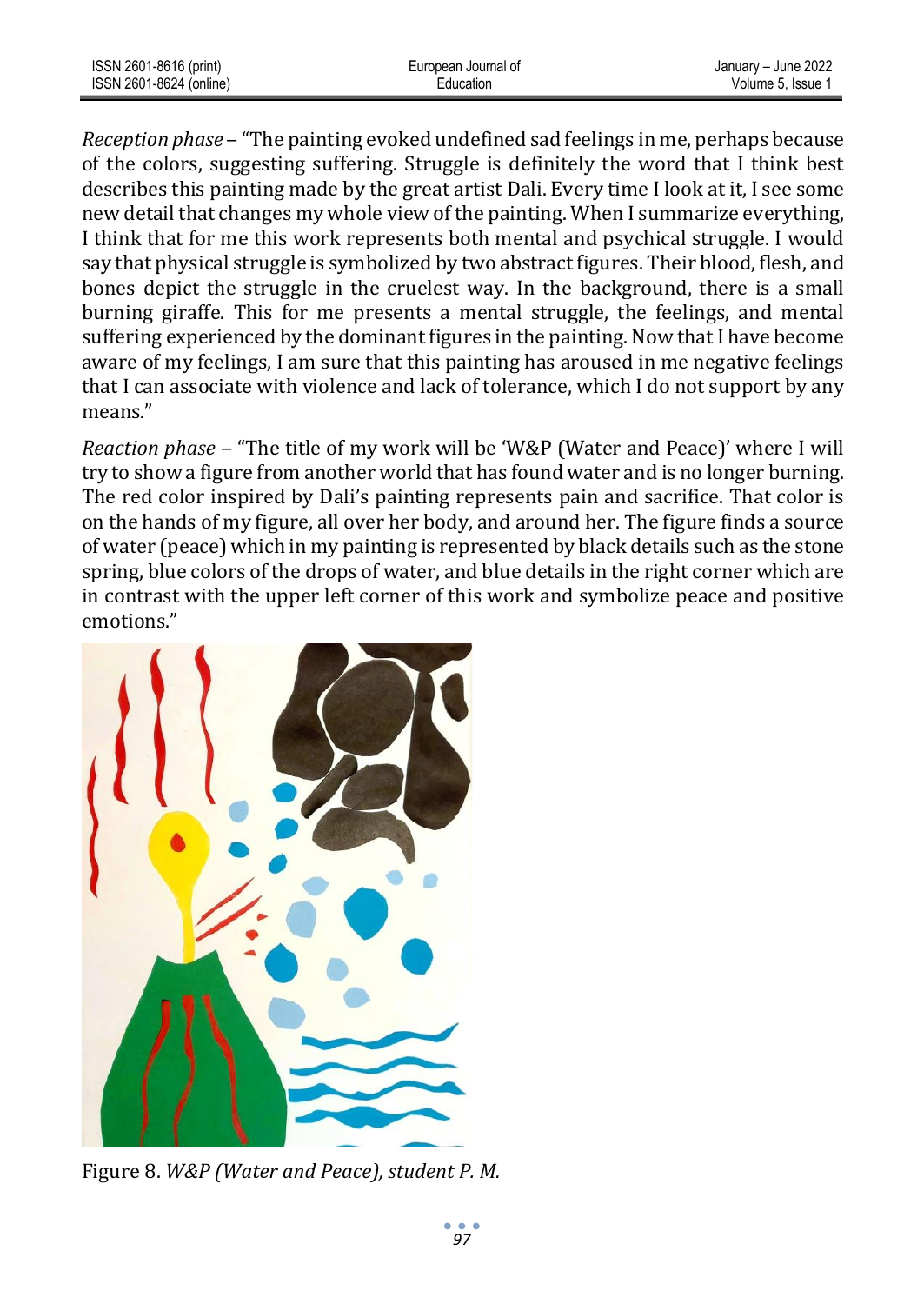"The person who finds peace (perhaps including me too) has found all, so my improvised figure will find their water accordingly."

3. Less creative artworks (Figure 9)

*Perception phase* ‒ The student P. L. observed the picture carefully for 10 minutes.

*Reception phase* ‒ "'The Burning Giraffe' by Dali makes me feel uneasy. The work reminds me of a dream, as do other Dali's works. Nothing makes sense. Due to the composition in which the character in the foreground goes towards us, it is easy to get involved in the image, a dynamic has been created according to which it seems that I am also a part of it."

*Reaction phase* ‒ "The title of my work is 'The Game of the Subconscious'. Dali's works as well as the direction of Surrealism are generally known for presenting the dreams."



*Figure 9. The Game of the Subconscious, student P. L.*

"Usually, the elements of Surrealist works are contextually unrelated actions that merge into one. My work has shown something similar. The world of dreams and all those images that emerge from the subconscious while we sleep without any special explanation. As I dream, sometimes I feel like something is coming towards me and makes me feel heavier. Nothing is crystal clear, but the feeling is real and familiar."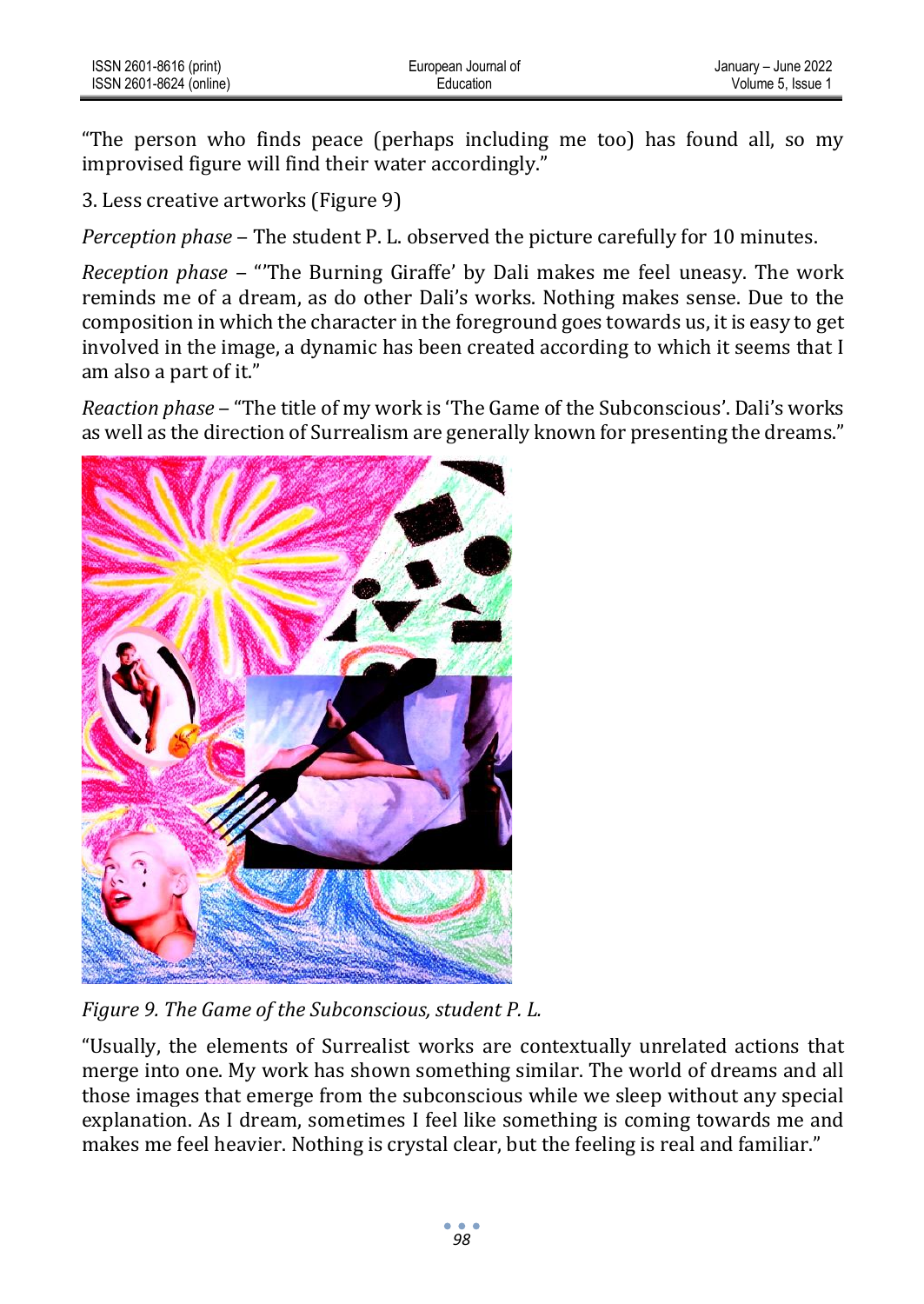| ISSN 2601-8616 (print)  | European Journal of | January - June 2022 |
|-------------------------|---------------------|---------------------|
| ISSN 2601-8624 (online) | Education           | Volume 5, Issue 1   |

Analyzing the student artworks in Study 2, we noticed that the artistic and literary creativity of students was stimulated.

Table 2. Student artistic creativity in Study 2

| Artwork category                                   |    | $\frac{0}{0}$ |
|----------------------------------------------------|----|---------------|
| 1.1. highly creative artworks                      | 14 | 30.43         |
| 2.3.                                               |    |               |
| 3.                                                 |    |               |
| 4. artworks with pronounced elements of creativity | 23 | 50.00         |
| 5. less creative artworks                          | Q  | 19.57         |

Highly creative artworks were noticed in 30.40% of students, while 50% of students made works in which elements of creativity were pronounced. Only 19.57% of students made less creative works. Students also showed high motivation during their work, they communicated with each other and actively participated in the creation. The students changed their creative aspirations, constantly looking for changes, alterations, for an artistic expression that would best suit their ideas, curiously observing the artistic ideas of their colleagues. During the creative process, the students communicated with each other exchanging ideas, and thus became cocreators of other works. We conclude that Salvador Dali's painting *The Burning Giraffes* stimulated the motivation and creativity of students.

These results coincide with the results obtained in previous studies by authors in which works of modern artists of the 20th century were used as a stimulus (Brajčić & Kuščević, 2012; Brajčić & Jujnović, 2016).

### **Conclusion**

The time we live in is the time of the image, the time of visual communications, and visual culture. Education should thus pay special attention to the development of student visual and artistic skills and abilities within the overall development of personality.

Using artwork as a stimulus in motivating students' artistic expression is an interesting issue in art pedagogy that has been insufficiently researched. We conducted the research entitled "Surrealist Artworks as a Stimulus for Student Artistic Expression" to contribute to investigating student perception, reception, and reaction to Surrealist artworks. In this research, the positive effects of Surrealism on the motivation and creativity of students were determined. The method of aesthetic transfer stimulated students' art appreciation and productive abilities releasing their creative artistic and literary potentials. Furthermore, relying on our observations, we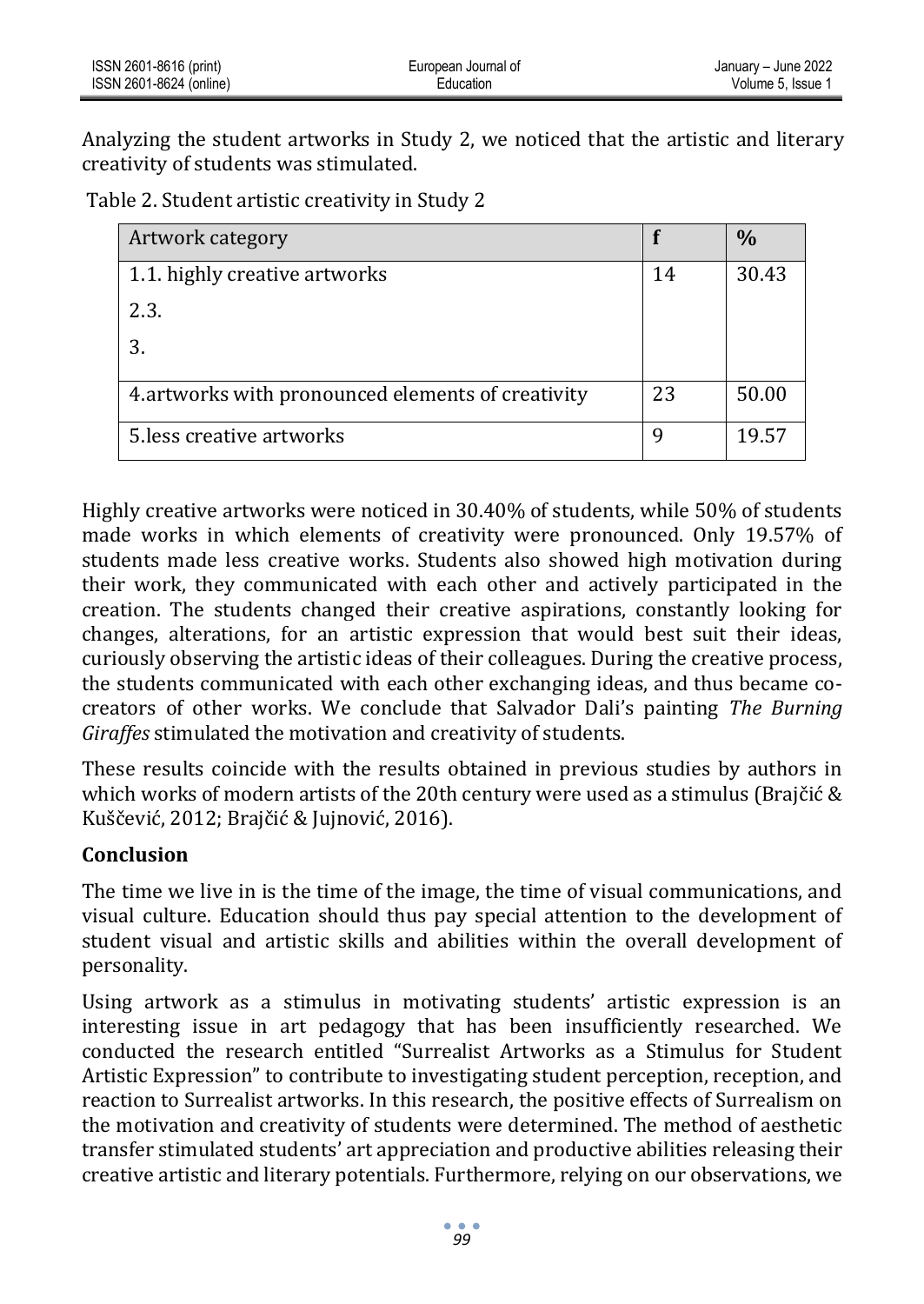| ISSN 2601-8616 (print)  | European Journal of | January - June 2022 |
|-------------------------|---------------------|---------------------|
| ISSN 2601-8624 (online) | Education           | Volume 5. Issue     |

can conclude that this method encouraged students to act, to be motivated, independent, and autonomous. It also affected their aesthetic experience. Through their artistic and literary works, students developed artistic communication skills and cognitive-emotional competencies. The results showed that artwork is an inexhaustible source of knowledge that enhances originality and communicativeness through language, symbols, and images, creating new links visible in new creative forms. Students transformed their visual and artistic experience in contact with the works of Surrealism into their own research and creation of artistic and literary works.

The use of the method of aesthetic transfer, applied mainly in work with preschool children and school students, has proven to be effective and scientifically justified in working with university students as well.

Future research on the application of the method of aesthetic transfer as a stimulus for the development of creativity could include other contemporary artists and art movements of the 20th century. Such research would make a significant contribution to stimulating students' creativity in visual art education.

### **References**

- [1] Arnheim, R. (2008). *Novi eseji o psihologiji umjetnosti.* Zagreb: Matica hrvatska.
- [2] Brajčić, M., Kuščević, D. (2012). Dijete i umjetničko djelo − Pablo Picasso. *Školski vjesnik 61* (1-2), 133-153. Downloaded from [https://hrcak.srce.hr/81027.](https://hrcak.srce.hr/81027)
- [3] Brajčić, M., Jujnović, A. (2016). Primjena metode estetskog transfera u nastavi likovne kulture − Vincent van Gogh. *Školski vjesnik 65* (Theme issue), 201-217. Downloaded from [https://hrcak.srce.hr/160167.](https://hrcak.srce.hr/160167)
- [4] Brajčić, M., Perić, M. (2019). Suvremena skulptura u očima djeteta − Ivan Meštrović. *Školski vjesnik, 68(1)*, 205-222. Downloaded from [https://hrcak.srce.hr/230627.](https://hrcak.srce.hr/230627)
- [5] Brajčić, M., Kuščević, D., Petric, M. (2020). Doživljaj likovnog djela XX st. Andy Warhol. *Croatian Journal of Education, 22 (Sp. Ed. 1)*, 239-261. Downloaded from [https://hrcak.srce.hr/247852.](https://hrcak.srce.hr/247852)
- [6] Brajčić, M., Sunko, E. (2020). Interaction between Children with Developmental Disabillites and Artwork. *Revija za elementarno izobraževanje,* 13(3), 261-288.
- [7] Duh, M., Zupančić T. (2011). Metoda estetskog transfera opis specifične likovno-didaktičke metode. *Croatian Journal of Education, 13* (1), 42-75. Downloaded from [https://hrcak.srce.hr/72407.](https://hrcak.srce.hr/72407)
- [8] Duh, M., Čagran, B., Huzjak M. (2012). Kvaliteta i kvantiteta učenja likovne aprecijacije, Utjecaj školskih sustava na učeničku aprecijaciju. *Croatian Journal of Education*, 14 (3), 625-655. Downloaded from https//hrcak.srce.hr/87460.